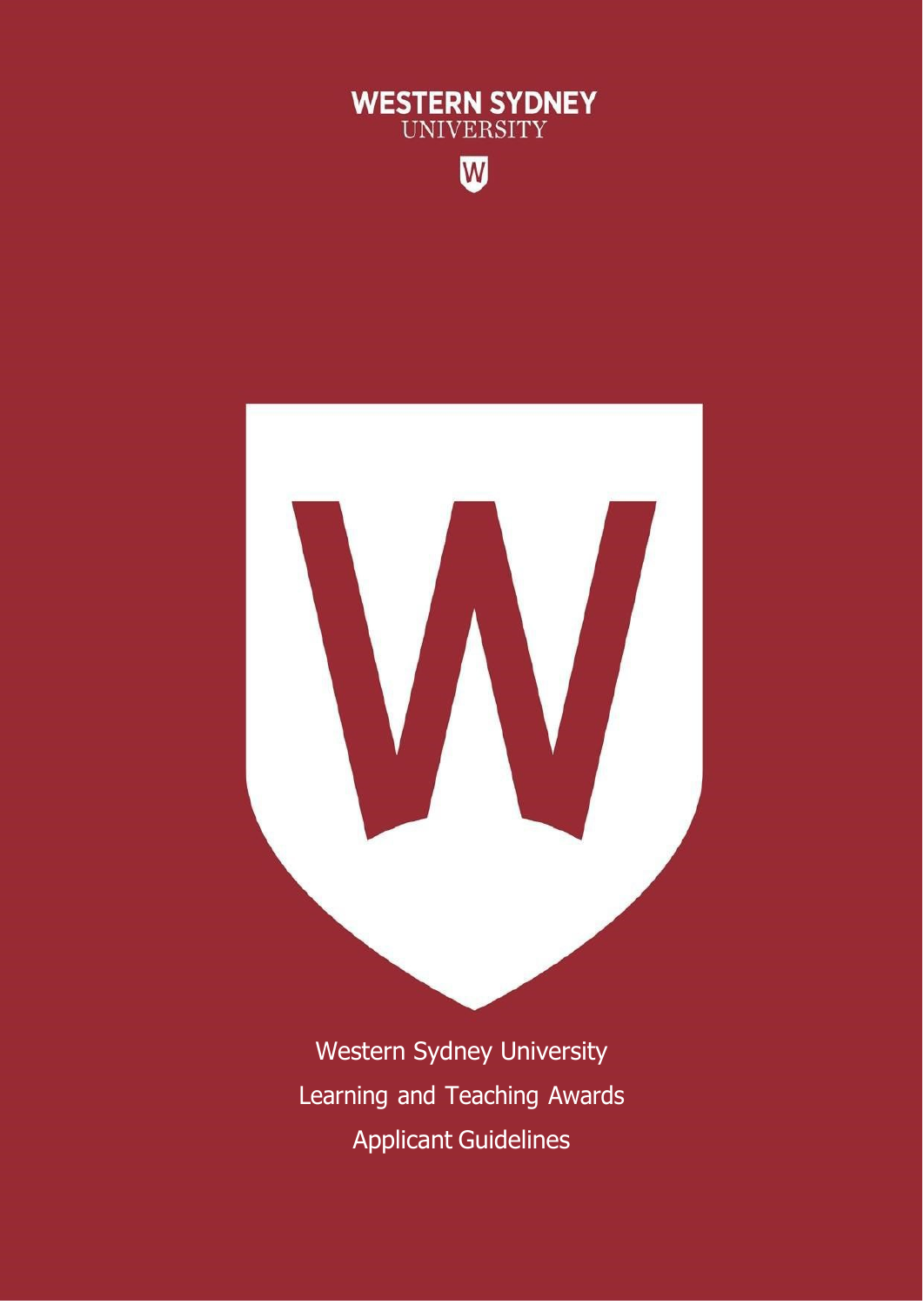# **Eligibility**

Staff who have won an award in previous year are not eligible to apply for the same award in the subsequent year. Specific eligibility requirements for citations and awards are set out in the table below.

*Table 1- Learning and Teaching Award Criteria*

| Award Type                                                                      | <b>Eligibility Requirements</b>                                                                                                                                                                                                                                                                                                                                                                                                                                                                                                                                                                            |
|---------------------------------------------------------------------------------|------------------------------------------------------------------------------------------------------------------------------------------------------------------------------------------------------------------------------------------------------------------------------------------------------------------------------------------------------------------------------------------------------------------------------------------------------------------------------------------------------------------------------------------------------------------------------------------------------------|
| <b>Citations for Outstanding</b><br><b>Contributions to Student</b><br>Learning | Applicants must be currently employed, and have<br>workedfor a minimum of 12 months at WSU<br>Sessional staff can apply<br>Open to individuals and teams<br>Open to academic and professional staff<br>Open to permanent, fixed-term and casual staff<br>Two of the eight awards will be targeted for sessional<br>staff                                                                                                                                                                                                                                                                                   |
| <b>Excellence in Teaching</b><br>Awards                                         | Applicants must be currently employed, and have<br>٠<br>workedfor a minimum of 12 months at WSU<br>Open to individuals and teams<br>Open to academic staff<br>Open to permanent and fixed-term staff<br>Will be awarded in the following four focus areas:<br><b>Excellence in Teaching</b><br>$\bullet$<br>Excellence in Teaching - Partnerships<br>٠<br>Excellence in Teaching - Education for<br>$\bullet$<br>Sustainability<br>Excellence in Teaching - Early Career Academics<br>Where an award in not provided for a particular focus area,<br>theaward may be provided to and alternate focus area. |
| Excellence in Indigenous<br><b>Teaching Award</b>                               | Applicants must be currently employed, and have<br>workedfor a minimum of 12 months at WSU<br>This award category is open to eligible ongoing and<br>sessional teaching staff.<br>Nominees do not have to identify as Indigenous<br>Australian themselves.<br>Open to individuals and teams<br>Additional criteria (see below).                                                                                                                                                                                                                                                                            |

One of the Deputy Vice-Chancellors (Academic) Excellence in Teaching Award winners is recommended for the Vice-Chancellor's Excellence in Teaching – Teacher of the Year Award. The Teacher of the Year Award replaces the Deputy Vice-Chancellors (Academic) Excellence in Teaching Award.

### **Learning and Teaching Award Details**

Up to eight Citations for Outstanding Contribution to Student Learning and up to four Excellence in Teaching Awards will be awarded. Winners will receive a certificate and a monetary grant. Grants may be used for professional development, to support learning and teaching initiatives or taken as a superannuation or cash payment (after tax, credited through payroll). Grant values are set out in the table below.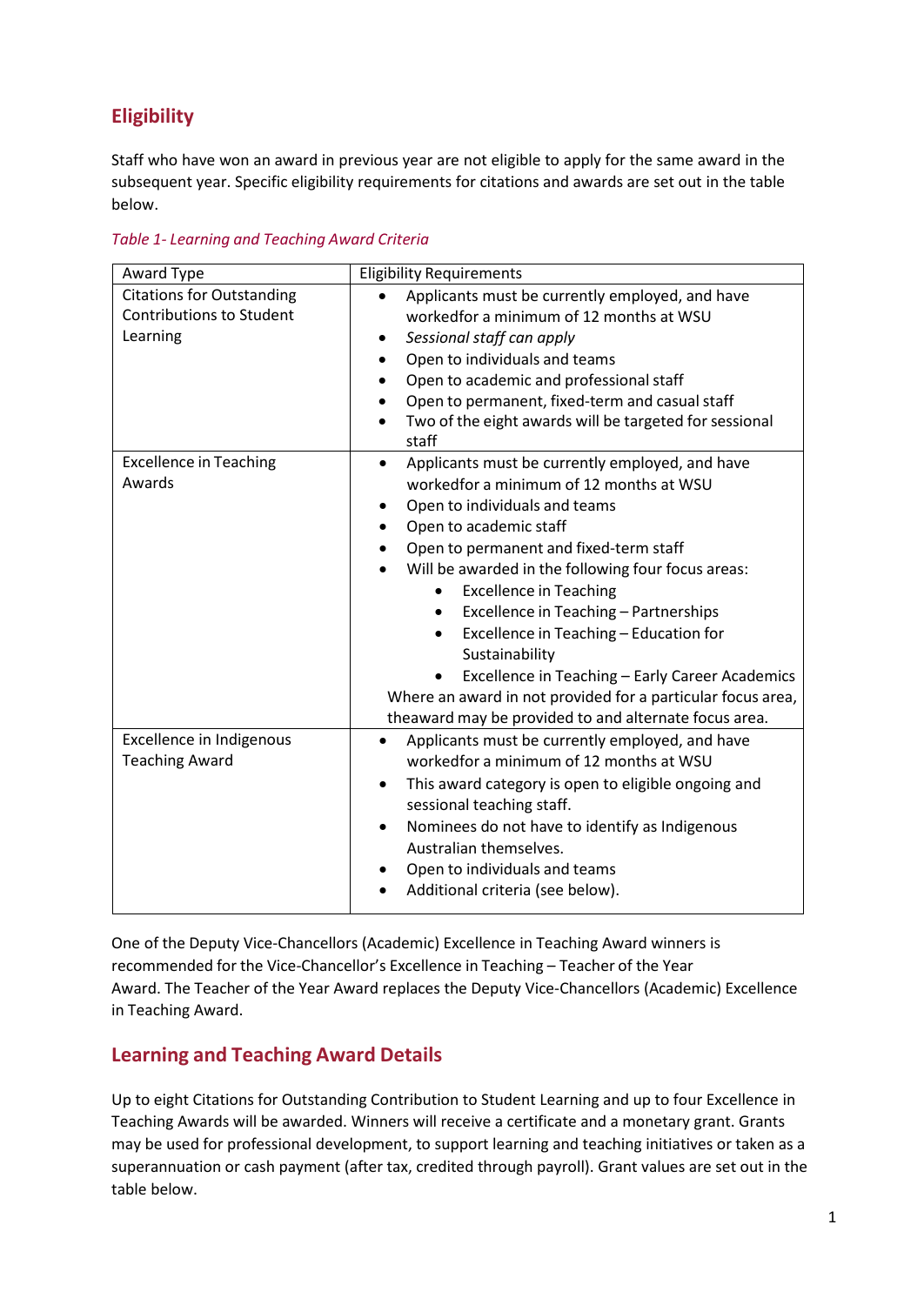*Table 2- Learning and Teaching Award Grant Values*

| Award Type                       | <b>Grant Amounts</b>                                         |
|----------------------------------|--------------------------------------------------------------|
| <b>Citations for Outstanding</b> | Eight awards of \$1000 for an individual or per team winners |
| <b>Contributions to Student</b>  |                                                              |
| Learning                         |                                                              |
| <b>Excellence in Teaching</b>    | Four awards of \$2000 for an individual or per team winners  |
| Awards                           |                                                              |
|                                  |                                                              |

### **Submission Requirements**

Applications for all Learning and Teaching Awards and Citations require:

- 1. a statement of support signed by the relevant Dean or Head of Unit;
- 2. a written statement addressing the award criteria; and
- 3. referee reports (minimum of 2, maximum of 6)

Both Teaching Excellence Awards and Citations require a written statement responding to criteria. Awards and Citations have different criteria (see category descriptions below). The length of the written statements also differ:

- 1. Excellence Awards: eight (8) pages;
- 2. Citations: four (4) pages;

### **Teaching Excellence Awards**

The written statement for your application is comprised of the following sections within a maximum of 8 pages:

#### **A. Synopsis**

The synopsis must be between 150-200 words and written in the third person. It must cover the nominee's teaching area or discipline, teaching experience, the particular focus of their teaching, teaching methods, and their research/teaching interests.

#### **B. Overview**

The overview can comprise: a description of your teaching context (e.g. courses and units taught; the numbers/year levels/backgrounds of your students), your teaching approach and philosophy; a summary of the achievements you will be presenting in response to the selection criteria and how your achievements align with University missions.

#### **C. A response to each of the selection criteria below with evidence to support the claims:**

- 1. Approaches to learning and teaching that influence, motivate and inspire students to learn
- 2. Development of curricula and resources that reflect a command of the field
- 3. Evaluation practices that bring about improvements in teaching and learning
- 4. Innovation, leadership or scholarship that has influenced and enhanced learning and teaching and/or the student experience

#### **Additional Material**

While assessment is based primarily on the written statement, nominees can choose to submit two of the following supporting materials:

- 1. a three-minute video (which could include footage of the nominee talking about their program, their teaching philosophy or interviews with students)
- 2. website (URL)
- 3. 10 pages of printed teaching material in PDF format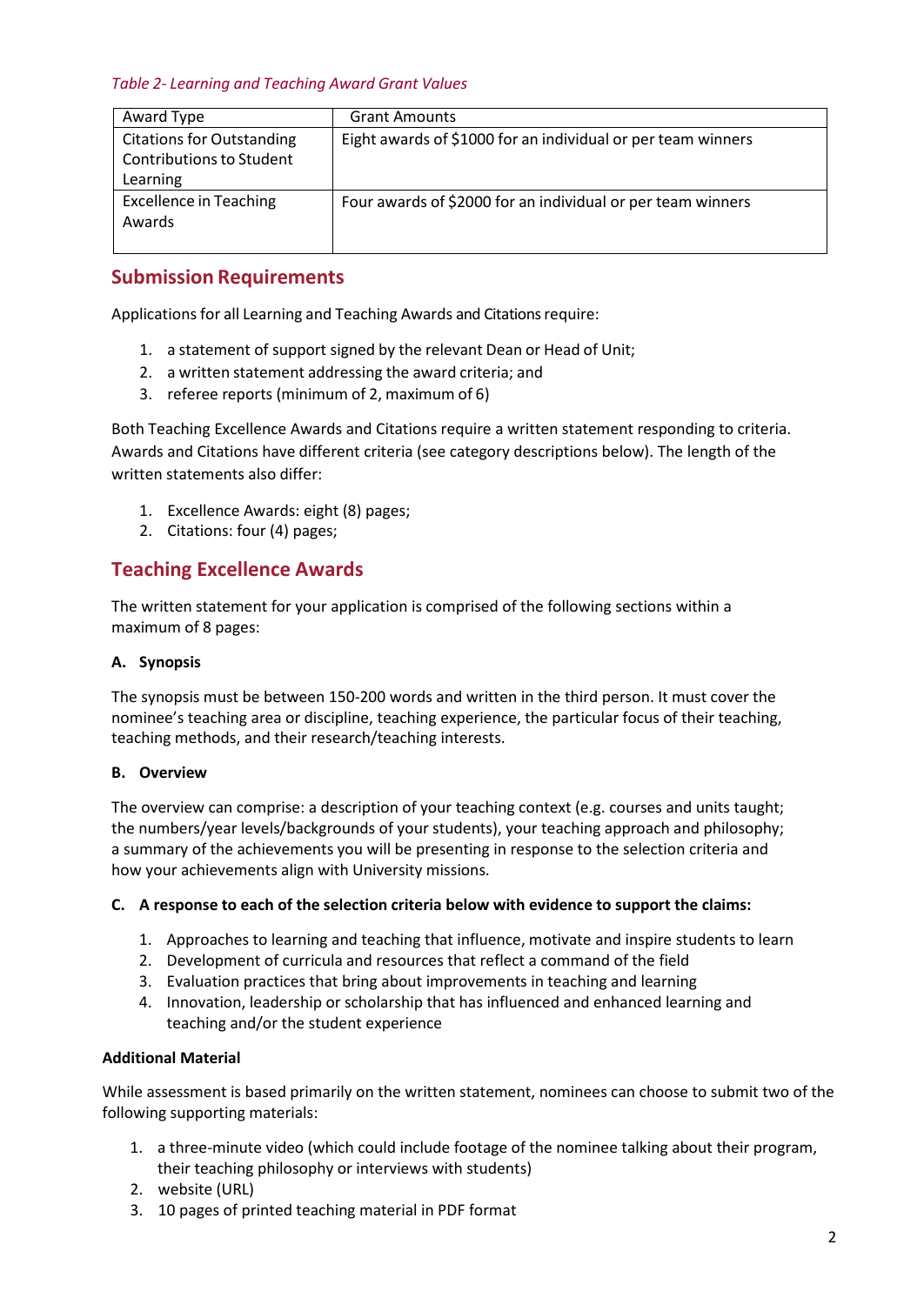#### **Assessment Criteria**

Nominations will be assessed by the following:

- **1.** The extent to which the claims for excellence are supported by formal and informal evaluation
- **2.** The extent of creativity, imagination or innovation, irrespective of whether the approach involves traditional learning environments or technology-based developments
- **3.** Information contained in references and selected supporting materials submitted by the nominee

### **Excellence in Indigenous Teaching Award**

The Excellence in Indigenous Teaching Award is being introduced in 2021 to acknowledge excellence in curriculum and teaching practice in Indigenous areas. Nominees do not have to identify as Indigenous Australian themselves; however, there are different criteria, as outlined in the Excellence Awards Procedures and reproduced here.

Nominees must address the following criteria for assessment:

- Development of curricula, resources or services that reflect embedded Indigenous knowledge and understanding in meaningful, valuable and engaging ways.
- Use of approaches to teaching and the support of learning that influence, motivate and inspire students to learn.
- Demonstrate with evidence the outstanding nature of contributions that have resulted in students developing a better understanding about Indigenous Australia.

### **Citation for Outstanding Contributionsto Student Learning Criteria**

The written statement for your application should have the following three components, which must be presented in this order in no more than four pages:

- 1. A summary/overview of the nominee's particular contribution and its specific context;
- 2. A statement addressing ONE of the following selection criteria:

#### **A. Approaches to the support of learning and teaching that influence, motivate and inspire students to learn.**

This may include fostering student development by stimulating curiosity and independence in learning; participating in effective and empathetic guidance and advice for students; assisting students from equity and other demographic subgroups to participate and achieve success in their courses; encouraging student engagement through the enthusiasm shown for learning and teaching; inspiring and motivating students through effective communication, presentation and interpersonal skills; enabling other to enhance their approaches to learning and teaching; and developing and/or integrating assessment strategies to enhance student learning.

#### **OR**

#### **B. Development of curricula, resources and services that reflect a command of the field.**

This may include developing and presenting coherent and imaginative resources for student learning; implementing research-led approaches to learning and teaching; demonstrating up-to-date knowledge of the field of study in the design of the curriculum and the creation of resources for learning; communicating clear objectives and expectations for student learning; providing support to those involved in the development of curricula and resources; and contributing professional expertise to enhance curriculum or resources.